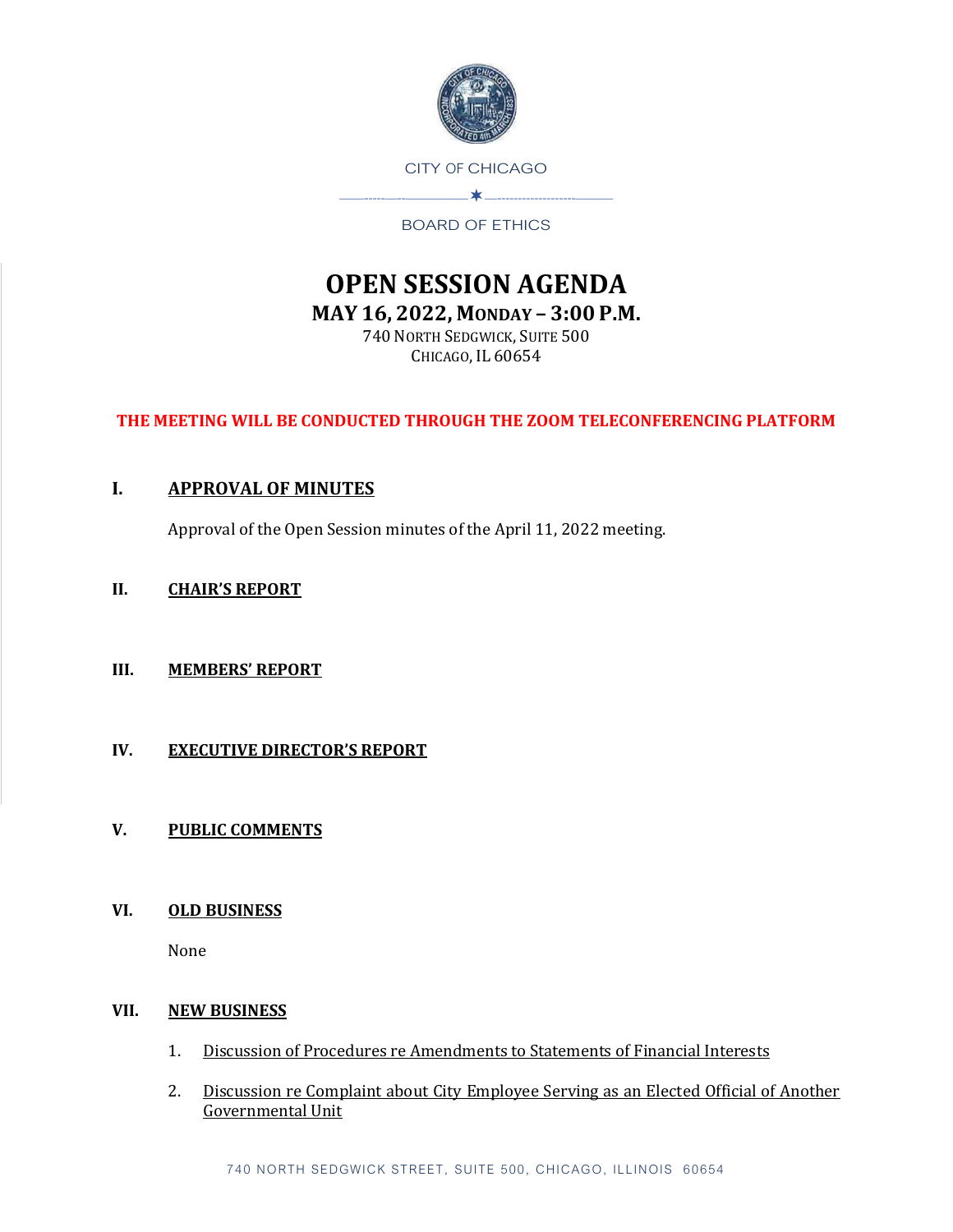- 3. Discussion re Mayor's Program to Make Prepaid Gas and Transit Cards Publicly Available
- 4. Discussion re Ward newsletters
- 5. Semi-Annual Review of Confidentiality of Executive Session Minutes under the Illinois Open Meetings Act

The Board will address these matters in Executive Session.

#### **VIII. PRIOR BOARD MEETING'S EXECUTIVE SESSION MINUTES**

Discussion regarding approval of the Executive Session Minutes of the April 11, 2022 meeting.

The Board will consider this matter in Executive Session.

#### **IX. CASEWORK**

#### **A. Report on Late Filers of Statements of Financial Interests**

1. Case No. 22018.01.FIS, et seq., Statement of Financial Interests

The Board will hear a report on late filers in Executive Session.

# **B. Advisory Opinions**

- 2. Case No. 22014.A, Campaign Financing
- 3. Case No. 22008.A, Campaign Financing

The Board will review these matters in Executive Session.

# **C. Report on Status after Board Issuance of Probable Cause Notice**

4. Case No. 22013.IG, Unauthorized Use of Real or Personal City Property, Prohibited Political Activities, Fiduciary Duty

The Board will review this matter in Executive Session.

# **D. Consideration of Further Action After Issuance of Board Advisory Opinion**

5. Case No. 22005.A, Campaign Financing

The Board will review this matter in Executive Session.